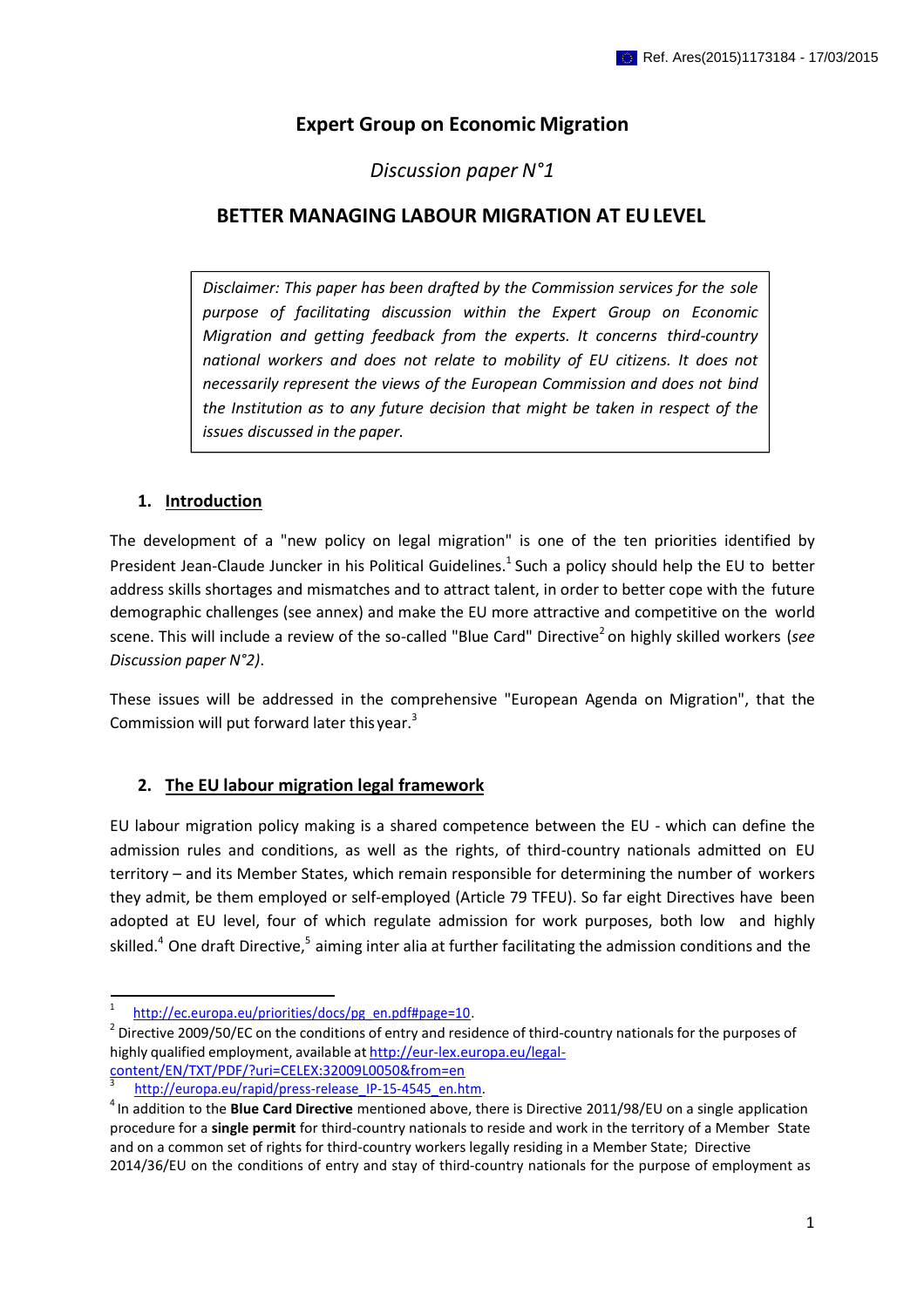intra-EU mobility of students and researchers, is currently under negotiations. This "sectorial" approach as regards EU rules on legal migration has often been criticised for having led to a fragmented and not always consistent legal framework on the admission of third-country nationals to the EU.<sup>6</sup> Moreover, even for those categories of third-country nationals covered under the legal migration Directives, the degree of harmonisation is, for some aspects, limited given that Member States retain a certain room for manoeuvre.<sup>7</sup>

EU rules on legal migration provide added value to the extent that they can regulate issues difficult to address at national level only. The most obvious example are EU rules providing EU-wide mobility rights for foreign workers, allowing them to stay and work in multiple EU Member States based on a single permit, recognised by other Member States as valid to stay and reside on their territory. Several Directives include mobility provisions (Long-term Residents, Blue Card, researchers, students), but mobility for work based on the "mutual recognition principle" - to a certain extent at least - was introduced for the first time in the ICT Directive. Similarly flexible mobility rules are likely to be developed for students and researchers as well.

EU-wide permits can also leverage the EU's recognition as an attractive migration destination, something with which smaller Member States may struggle. Moreover, aligning immigration polices allows the EU to present a single face in its relations with third countries, for example in free trade negotiations. Last but not least, EU rules on equal treatment, covering a broad range of aspects (e.g. working conditions, access to education, social security and goods and services) have contributed to creating a level-playing field as regards rights of (labour) migrants, even if certain exceptions and derogations remain possible in some cases. The rights given by EU Association, Stabilisation and Association, or Cooperation Agreements to nationals of certain third countries working in the EU complements equal treatment rights contained in the legal migration framework.<sup>8</sup>

# **3. EU Labour migration policies and labour market needs: assessing skills andlabour shortages for better job matching**

The EU labour market remains, to a large extent, managed at national level so that we can rather speak of several EU labour markets, reflecting inter alia Member States' different economic situations, welfare systems etc. Generally speaking, EU Member States have traditionally opted for

**seasonal workers**; and Directive 2014/66/EU on the conditions of entry and residence of third-country nationals in the framework of an **intra-corporate transfer**. On the Blue Card, see Part II.

<sup>&</sup>lt;sup>5</sup> Proposal for a Directive on the conditions of entry and residence of third-country nationals for the purposes of research, studies, pupil exchange, remunerated and unremunerated training, voluntary service and au pairing (COM(2013) 151).

 $6$  This is the consequence of the Council having rejected the Commission initial approach of proposing a framework Directive on admission for economic purposes (COM(2001)386, "Conditions of entry and residence of third country nationals for the purpose of paid employment and self-employed economic activities").

 $^7$  This is also linked to the fact that it is only with the entry into force of the Lisbon Treaty, on  $1^{\text{st}}$  December 2009, that decisions within the Council are taken by qualified majority (instead of unanimity) and that the EP has become co-legislator in the area of legalmigration.

 $8$  For example, the Agreement establishing an Association between the European Economic Community and Turkey ("the EEC-Turkey Agreement"), OJ 1964 217, p.3685 and its Additional Protocol of 23 November 1970, OJ 1972 L293, p.1.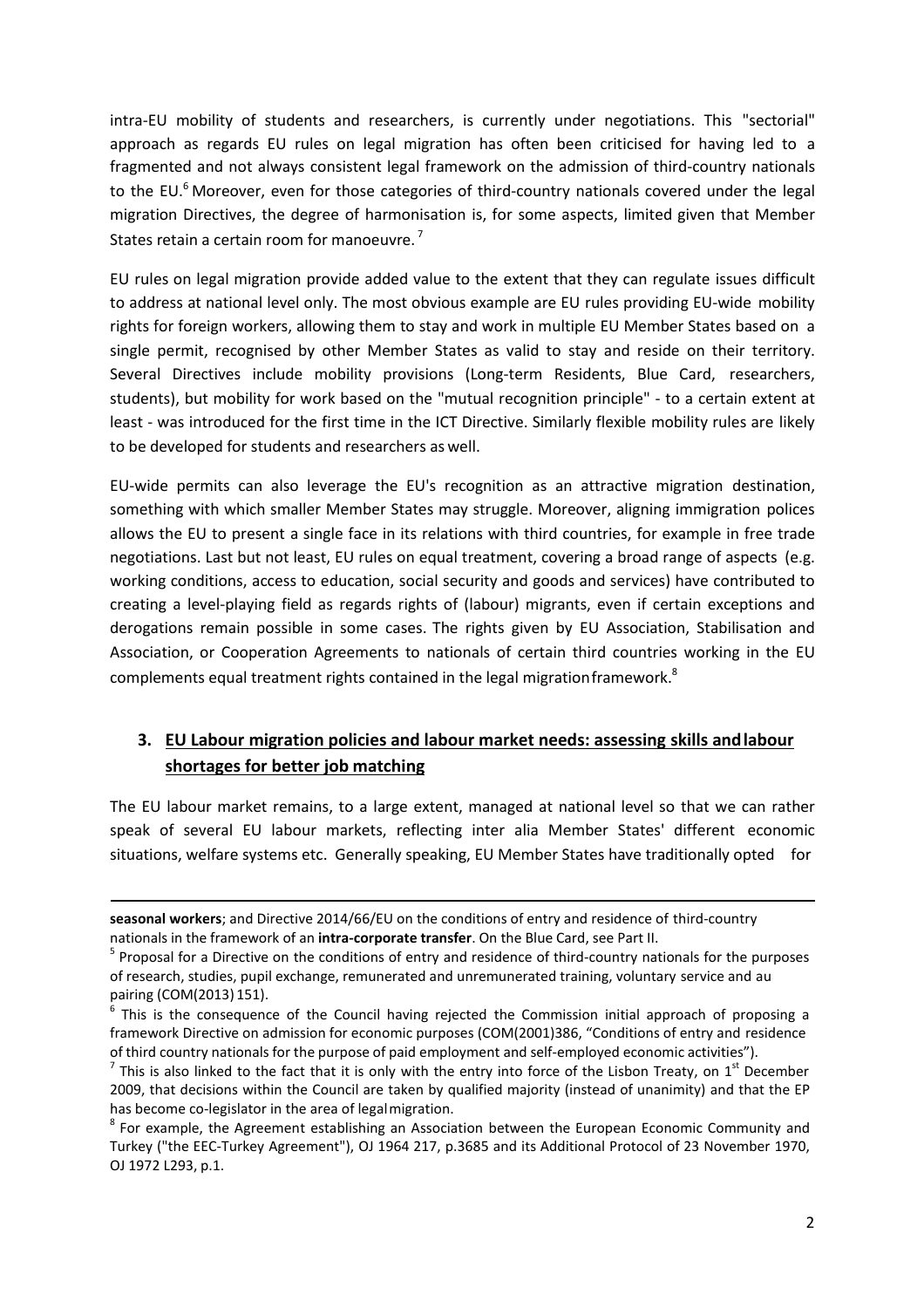demand-driven labour migration policies, where a labour migrant is only admitted if he/she has already found a job in Europe.<sup>9</sup> A notable exception is schemes which allow non-EU graduates a jobseeking period upon completion of their studies.<sup>10</sup> Demand-driven schemes (e.g. requiring a contract before entry) suffer from the absence of a global labour market, preventing contacts between employers and potential labour migrants and proper labour matching. They therefore tend to underperform when used to address local shortages of qualified workers. There are usually no provisions and ways to directly engage employers. Current demand-driven policies in Member States often do not place any numerical limits on highly-qualified workers, relying instead on admission criteria to manage immigration. This is quite different from systems that have been developed by other countries, such as Canada, Australia or New Zealand (*see Annex for moredetails*).

Demographic imbalances and skills mismatches in the workforce can only be observed and quantified to a limited extent, and translating this into a selective labour migration policy is fraught with difficulties. Actual labour shortages per occupation should best be determined at a very detailed level of occupational classification, which is rarely available at country (or EU) level. Shortages can also shift over time, which could result in inadequate policy responses if the time between the measurement of the shortage and the adaptation of the migration policy is too long.

At EU level, several relevant tools have been developed. The **EU Skills Panorama**<sup>11</sup> brings together data on skills trends in occupations, shortages and mismatches. **EU level Sector Councils on Employment and Skills<sup>12</sup>**, consisting of representatives of the supply side of labour (trade unions, educational organisations) and the demand side (employment organisations), were set up to gain insight into the likely developments in employment and skills needs in each economic sector. The EU supports **Knowledge and Sector Skills Alliances** to bring together companies and education providers to identify skills needs and develop training accordingly. The **EURES Portal** is the most visibleelement of the EURES network and contains job vacancies from across the EU.<sup>13</sup> Although the support services are only available to EU citizens and foreign residents in the EU, the Portal is searchable by anyone, anywhere. It also allows EU jobseekers (EU citizens and foreign residents) to register their CVs. The **EU Immigration Portal**<sup>14</sup> provides a multi-lingual overview of admission channels available per Member State and per category of worker. An internal reflection is ongoing on how to further develop such tools, including to better cover the migration dimension. **Mobility Partnerships** offer a flexible framework for the EU and its Member States to engage in innovative projects and to tailor policies (not only admission schemes, but any related policy) to partner countries.

<sup>&</sup>lt;sup>9</sup> Notable exceptions are NL ("Orientation year highly educated persons", for PhD graduates from a NL university or one that is in the top-200 in any of three international rankings), DK ("Green Card") and UK ("Tier 1"). Other MS introduced and then abandoned sponsor-based job-seeking schemes (e.g. IT 2000-2001).  $10$  Several EU countries allow post-graduation extension for job search: DE (18 months), FR, IT, NL, PL (12

months), IE, AT, DK, EE, FI, SE (6 months). The Commission's proposal for a recast Directive on Students (under negotiation in Council and EP) also foresees such job-searching period.

 $\frac{11}{12}$ <http://euskillspanorama.cedefop.europa.eu/>

<sup>12</sup><http://ec.europa.eu/social/main.jsp?catId=782&langId=en&newsId=743&furtherNews=yes>

<sup>&</sup>lt;sup>13</sup> In March 2015 it contained 1.48 million vacancies. These are the job vacancies registered and processed by public employment services of all the Member States, estimated to be about 40-45% of the entire job vacancy market in the Union. <http://ec.europa.eu/eures>

<sup>14</sup><http://ec.europa.eu/immigration/>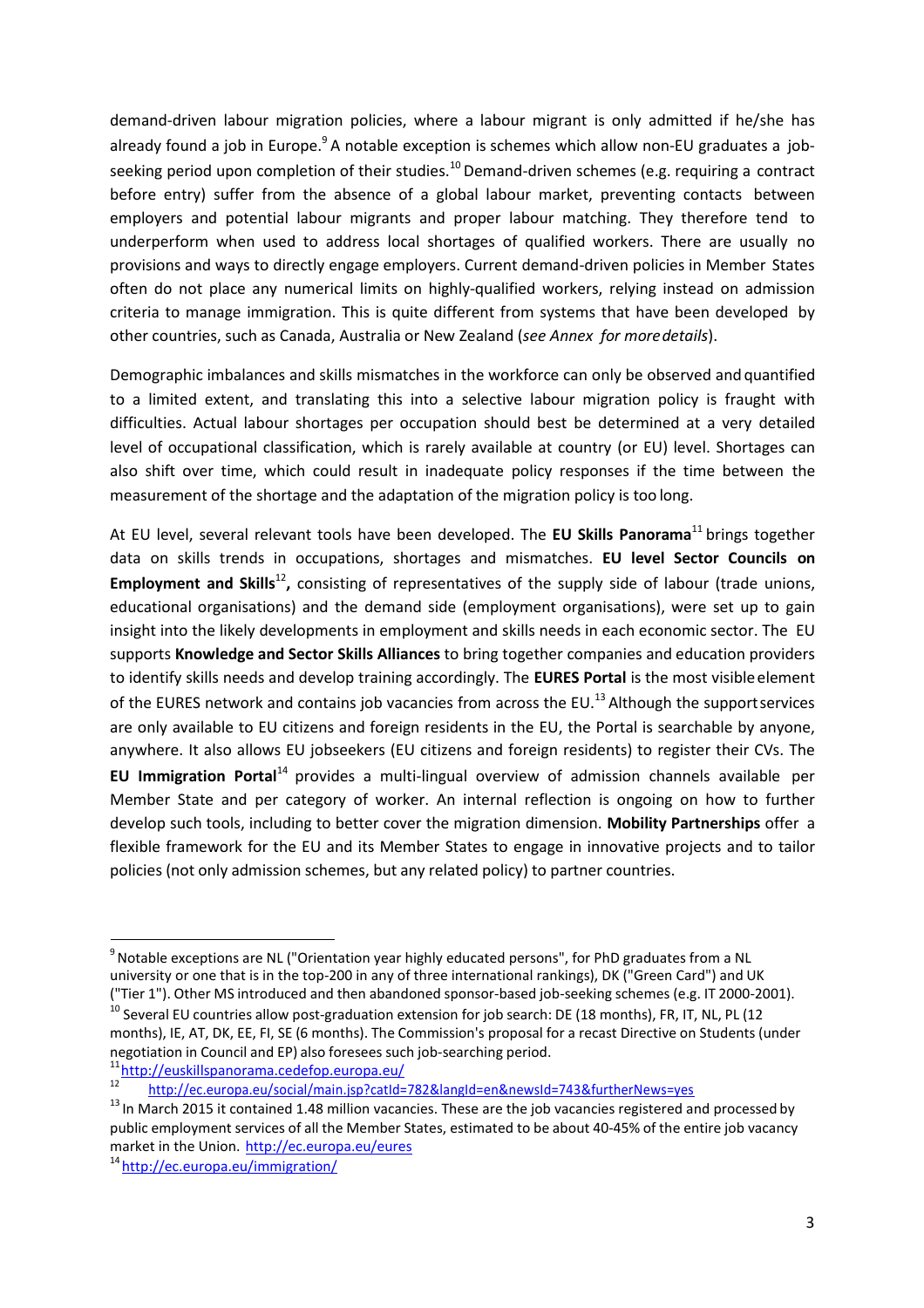These tools could be further developed by the EU, together with stakeholders, to provide information to employers and migrants, and to facilitate job/worker-matching. The "expression of interest" systems introduced elsewhere in the world (New Zealand, Australia and Canada) rely on similar tools to identify potential labour migrants and link them with interested employers. Information campaigns (pre-departure or other), administrative capacity-building (e.g. in the employment services of the partner country), and labour matching could be undertaken in specific countries of origin. Ways to ease or support the recognition of qualifications could be explored. The extension of EU programmes aimed at facilitating mobility of (potential) workers, such as student exchanges or Erasmus for Young Entrepreneurs exchange programme, to selected third countries is possible. The take-up of EU standards and practices in countries of origin, in particular in the neighbourhood, can facilitate recruitment and migration from thosecountries.

In adopting any policies, special care should be given not to encourage unfair competition between workers (migrant and EU-native) or between companies (large and small). A buy-in by employers in any labour matching scheme should be ensured.

## **4. Labour market integration of migrants**

While managed labour migration is essential, its impact remains nevertheless relatively small if we consider the nature of the migratory flows to the EU, i.e. the fact that most migrants enter the EU for reasons other than employment and the fact that admission rules do not strongly influence the decision to migrate, even for labour migrants.<sup>15</sup> This means that labour market integration policies deserve as well special attention, to ensure that skills, competences and qualifications of migrants do not remain under-used, to the benefit of both the migrant and the hostingsociety.

The recognition of non-EU qualifications and skills remains one of the most important hurdles for labour migrants. Firstly, it is often required as part of the admission procedure: it can add significant time to it and in some cases the required qualification can be very narrowly defined in relation to the job, resulting in rejected applications of otherwise able and qualified labour migrants. Secondly, the procedures are not always transparent, are generally quite burdensome and differ substantially between Member States, or even between regions of the same Member State.

While not, in itself, an instrument for recognising qualifications, the European Qualifications Framework (EQF) can play an important role in making levels of qualifications more transparent and comparable. So far the focus of the EQF has been largely on making qualifications comparable across the EU, however its potential to be used also in comparing qualifications from within and outside of the EU is being explored. Other European instruments for documentation of skills and qualifications such as the Europass framework are being reviewed and specific needs of third-country nationals could be considered.

Studies also show the importance of language training, in particular if it is on-the-job and/or jobspecific. This holds true for all destinations countries, even those where English is the main (working)

<sup>&</sup>lt;sup>15</sup> In 2013, 2.357.583 million residence permits (covering stays of 3 months or more) were issued in the EU28 -29 percent of which for family reunification, 23 percent for employment and 20 percent for studies. The beneficiaries were mainly from Ukraine, India, USA andChina.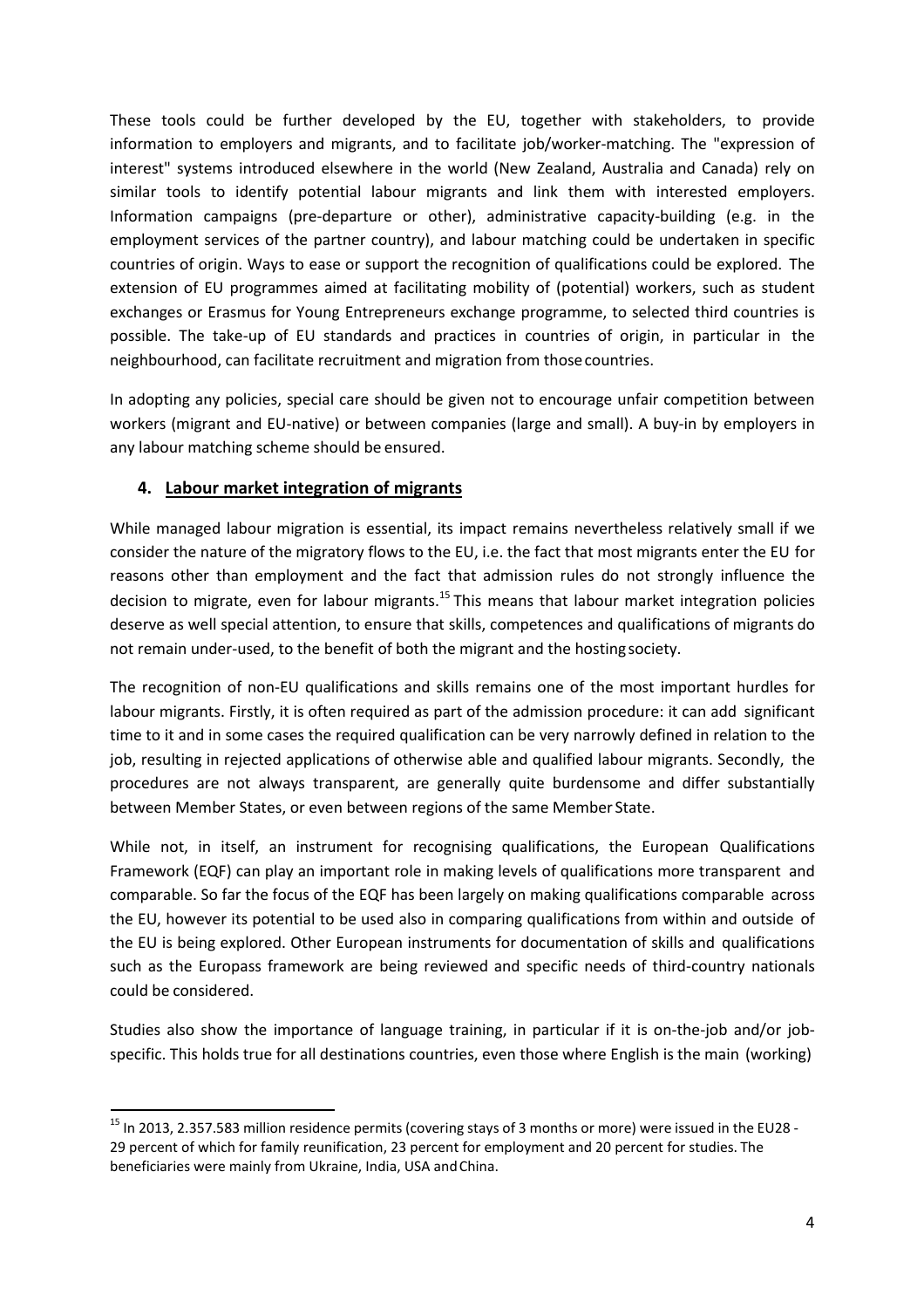language). Few EU Member States have a large pool of potential labour migrants who already speak their national language, making language training even more important but also more challenging.

## **Questions for discussion:**

- 1. Taking account of respective EU and Member States' competences in the area of labour migration, what should be the focus of the EU action in this area for the future? More specifically:
	- a. Would there be an added value in easing intra-EU mobility (either based on mutual recognition of permits or on a much more facilitated access to another Member State territory and labour market) to categories other than intra-corporate transferees (e.g. long term residents; all non-EU workers<sup>16</sup>)? Are there other areas in which the EU should do more, besides mobility, for those categories foreign workers already covered under EU Directives? From an economic migration perspective focus should be placed on keeping facilitating the movement of high skilled resources. This would favor a dynamic skills transfer within the EU as well. Increased collaborative efforts intra-EU would be favored.
	- b. Would there be an added value in having additional categories of third-country nationals workers covered under new EU legal migration instruments? If so, which ones and why? A new special category could be introduced such as 'short-term migrant or casual migrant'. This being a high-skilled or experienced resource attached to a company that holds a residence permit and a work permit in one Member State and is required to perform work for a short period (less than 3 months) in another Member State on behalf of the same company. Regarding the "short-term" migrant concept, these individuals are not a threat to any one country's local labour market; their purpose of travelling to another EU Member State is for a specific purpose which is short-term, so it is important within the region that business is enabled and not have every migrant worker assessed against a country's broader skills gaps etc. where a need is actually short term. (A-typical program in Ireland which is not exclusive to an individual in another EU state).
	- c. Should the EU refrain from further harmonising EU labour migration law in the short/medium term? Not in our view. On the contrary, the EU should work on getting a more standard set of admissions, rules and conditions at EU level which are equal and mutually recognized by all EU Member States. This would reduce the bureaucracy and complexities faced by big multinational companies when trying to mobilize their non-EU resources into and within Europe. Europe needs to be seen as "business friendly" and that means it needs to enable mobility within the region rather than country specific requirements and criteria. The criteria from country to country can often be difficult to interpret and business needs to be confident that Europe is a flexible and reasonable region to do business in rather than determining how to climb through multiple layers of red tape. As a region we need to send a unified message; the execution piece needs to gain momentum and become more harmonized.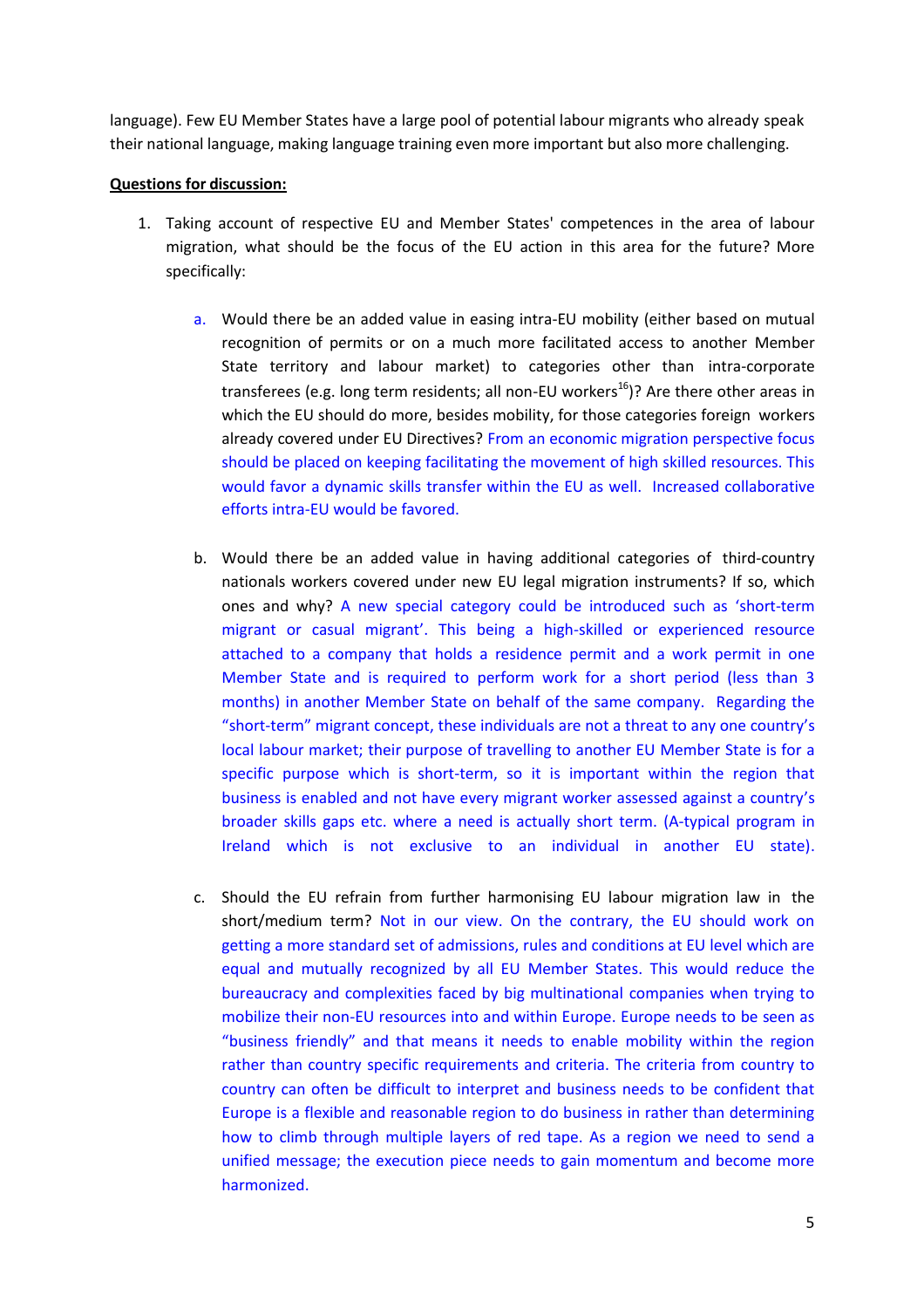- 2. Should the focus of a new EU strategy on labour migration be on highly skilled workers only or cover all skill levels, taking account of existing and foreseeable skills shortages? Both approaches should be considered since skill shortages might differ from Member State to Member State. A transparent framework and transparent review process should be considered to address both highly skilled and skill shortages to ensure that climate/environmental changes are factored into account on a timely and ongoing basis.
- 3. How can the EU's migration policy achieve the right balance between, on the one hand, filling the EU's labour market needs using its own internal human capital and, on the other hand, attracting workers from outside? Establishing open and effective communication between the respective Member States and the private sector, and discussing ways to create win-win situations for both parties. In addition, policy should give greater thought to retention of talent. Often programs enable addressing the skills gaps, however, at times it can be challenging in terms of retention and supporting career growth and ultimately securing long term residency. Furthermore, this may be an opportunity to also consider global drives on diversity and whether that may alter the way in which migration policy discussion points are viewed.
- 4. How can the EU help in facilitating access to labour market information and improving matching between potential migrant workers and employers? Should this build on existing tools (e.g. Immigration Portal, Skills Panorama, Eures) or could specific means and tools be further developed? What role could employers and trade unions play in this respect? Assess and define the specific skill shortage per country and set up ways to cooperate to re-train local unemployed persons, train recent graduates and facilitate the access of non-EU skilled workers to the EU so that the transfer of knowledge can take place. In addition to posting country skill shortages, it may also be useful to understand from a regional perspective where the skill pipelines are growing, giving business/countries more transparency and visibility as to where potential skill pipelines may be available.
- 5. Would the development of an "expression of interest" model at EU level be viable and useful to facilitate the job matching? If so, what should be its main features? How should employers and trade unions be involved?
- 6. How can the EU step up its action in facilitating the process of recognition of migrants' qualifications and skills? Should this build on the European Qualification Framework and the European National Qualifications Frameworks related to it? How should countries of origin

<sup>&</sup>lt;sup>16</sup> As regards Blue Card holder see Discussion Document n°2.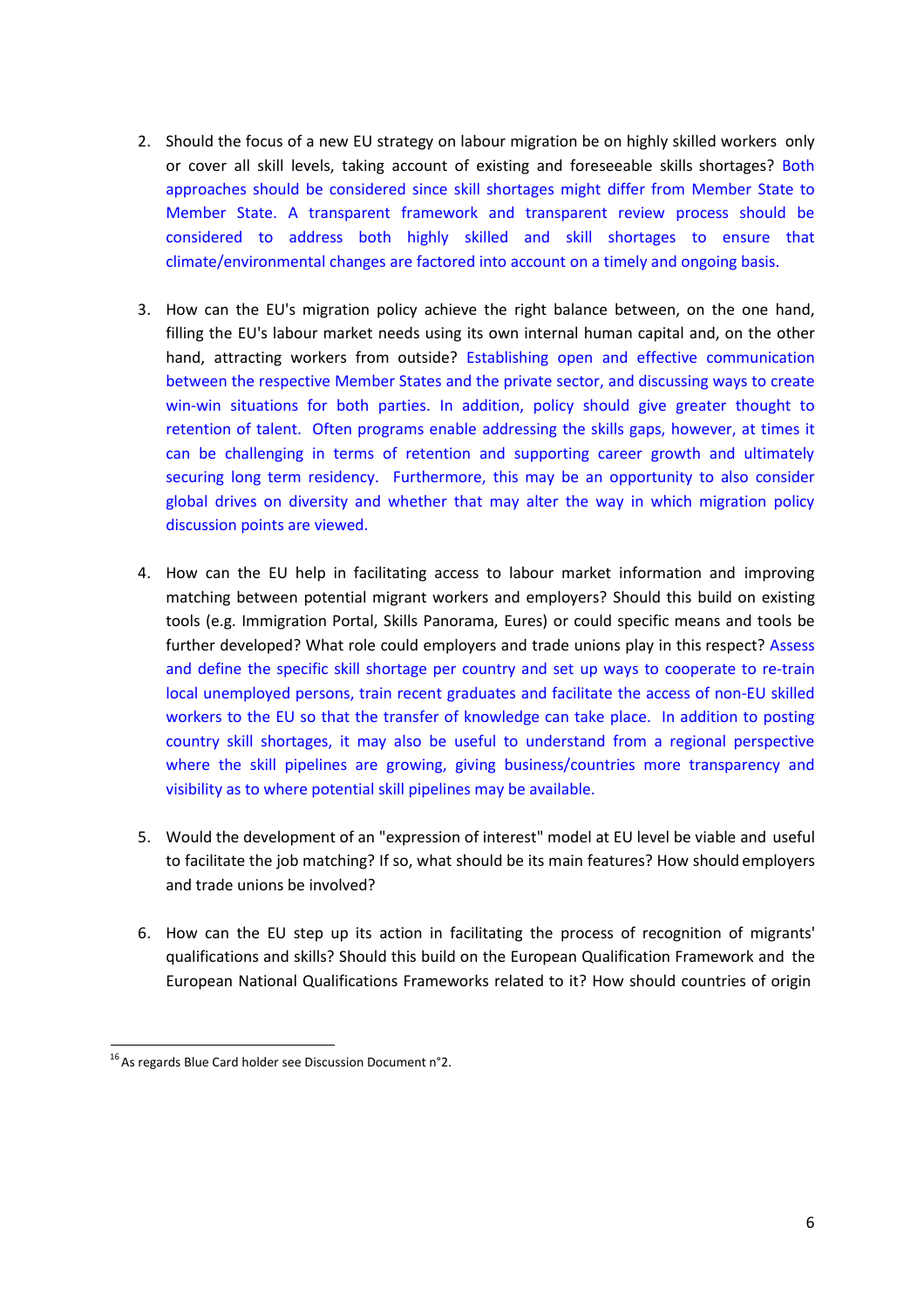be involved? How could alignment between the EQF and external Qualifications Frameworks support this? EU regulations on the mutual recognition of foreign diplomas could be considered. Establishing the common and essential criteria that any foreign diploma intended to be used in the EU should match. Establishing one single entity within the EU that should award the recognition valid for all EU Member States. A framework on how to evaluate qualifications and recognize qualifications would be valuable.

7. How can labour migration policies best ensure that recruitment from abroad is driven by unmet needs on the domestic labour market and not labour cost/ work conditions considerations? Response to 7,8 Recruitment from abroad is not necessarily driven by labor costs/work conditions as the question seems to suggest but most of the times by skill shortages. Recruitment from abroad is also not a cost saving exercise since the foreign resource needs to meet the same terms and conditions as any locally hired resource but with additional costs for living and housing allowances. The latter could be very limiting for small enterprises that cannot afford these extra expenses.

Labor migration policy could create a cooperation framework between the governments and the private sector to find ways to reduce the skill shortage by, for example, re-training unemployed local resources, introducing programs with universities for recent graduates, to name just a few.

Hiring overseas is not a cost saver, but rather costly and often due to longer term immigration challenges can make the retention of the investment made very difficult so often a last resort. Therefore more "joined up thinking" on talent and pipeline in conjunction with migration policy is essential to ensure Europe is appealing from both a business perspective as well as a talent perspective.

- 8. How can labour migration policy ensure a level playing field between large and small enterprises when it comes to international recruitment? This is always a very difficult balance. Perhaps the focus should be on the talent itself rather than the employer so that all employers have a level playing field and the skilled worker's immigration status is independent.
- 9. What is the perception of stakeholders on EU labour migration law? Is the law easily understood or would the employers/recruiters find it useful to have more information about possibilities offered under the existing legislation? A clear set of practical clarifications on the following points will surely be helpful:
	- The fact that European rules are limited by the way each Member State practically implements them. Hence there will be an unavoidable diversity per country that could be compiled and listed (e.g. which countries opted out, how each country performs the recognition of diplomas, what is the set of documentation required by each country to apply for a blue card etc.).
	- What are the target groups of each directive e.g. skilled migrant vs students or scientist?
	- What are the common elements of all the directives that apply to recruitment of foreign workers?
- 10. How can strategies on fostering labour market integration of migrants be maximised? What role should employers and other economic stakeholders play in this respect? What role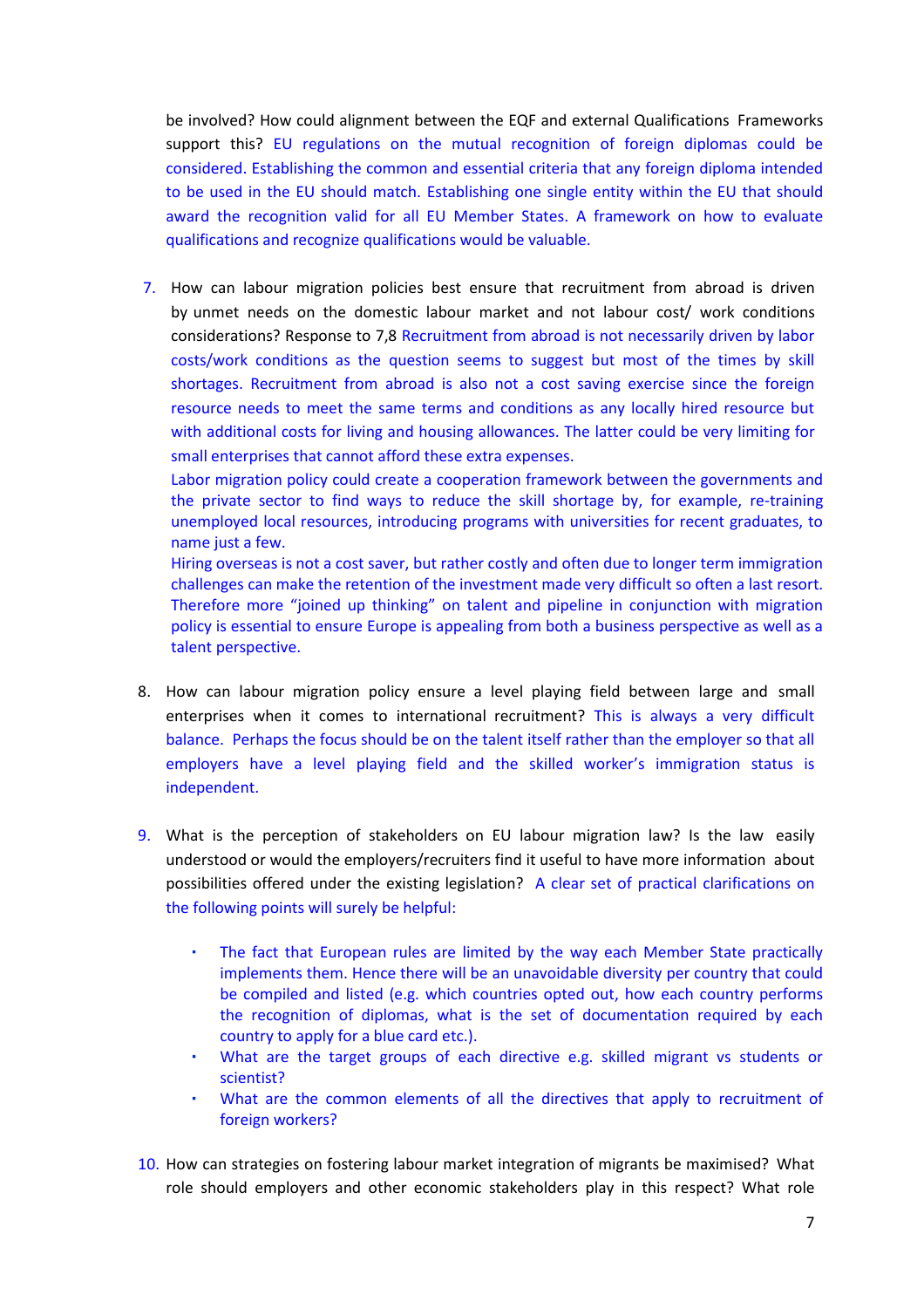should third-countries play? It is difficult to find a strategy that fits all Member States' situation. A unified approach from the private sector and the governments should be fostered. Start with small concepts, try not to aim for anything too ambitious.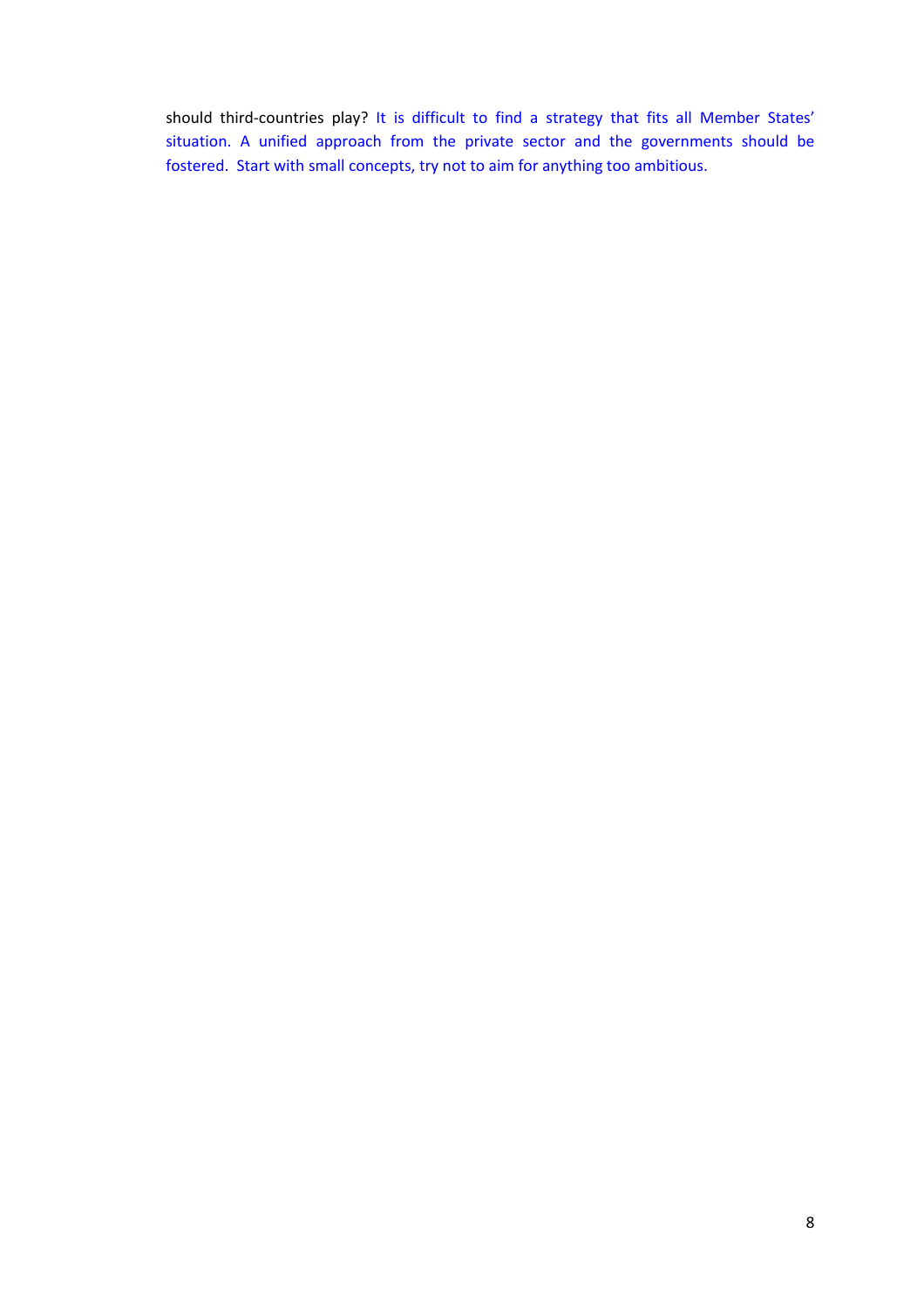#### **Annex**

## **1. Key figures and demographic trends**

The European Union's **working-age population** (15-64) is set to decline by 7.5 million between 2013 and 2020. If net migration is taken out of the equation, the decline would amount to 11.7 million over the same period (Eurostat). Longer-term projections foresee a stabilisation of the EU population slightly around 520 million, but without migration it would sink to below 400 million by 2080 (see Figure 1). Ageing will happen in all scenarios, but is less significant if net migration remains positive or is increased.



Figure 1 - Population projections and old-age dependency ratios with and without migration (source Eurostat, 2014)

The EU is certainly not the only region in the world to face population ageing, but it is among those where it is happening the soonest. As shown in the graph, migration can cushion the effects of ageing. Contrary to policies aimed at increasing fertility, migration can have an immediate impact on the age structure of the workforce. The demographic case in favour of migration would therefore apply mostly to the short-to-medium term, helping the EU to address structural imbalances in its age pyramid.

The **demand for labour** is also predicted to undergo substantial changes. Between 2012 and 2025, due to evolving structures in the economy, the share of highly-skilled jobs will increase by 23 % while the demand for lower-skilled workers is set to decline by the same share. As a result, demand for highly-qualified workers will increase markedly (see Figure2).